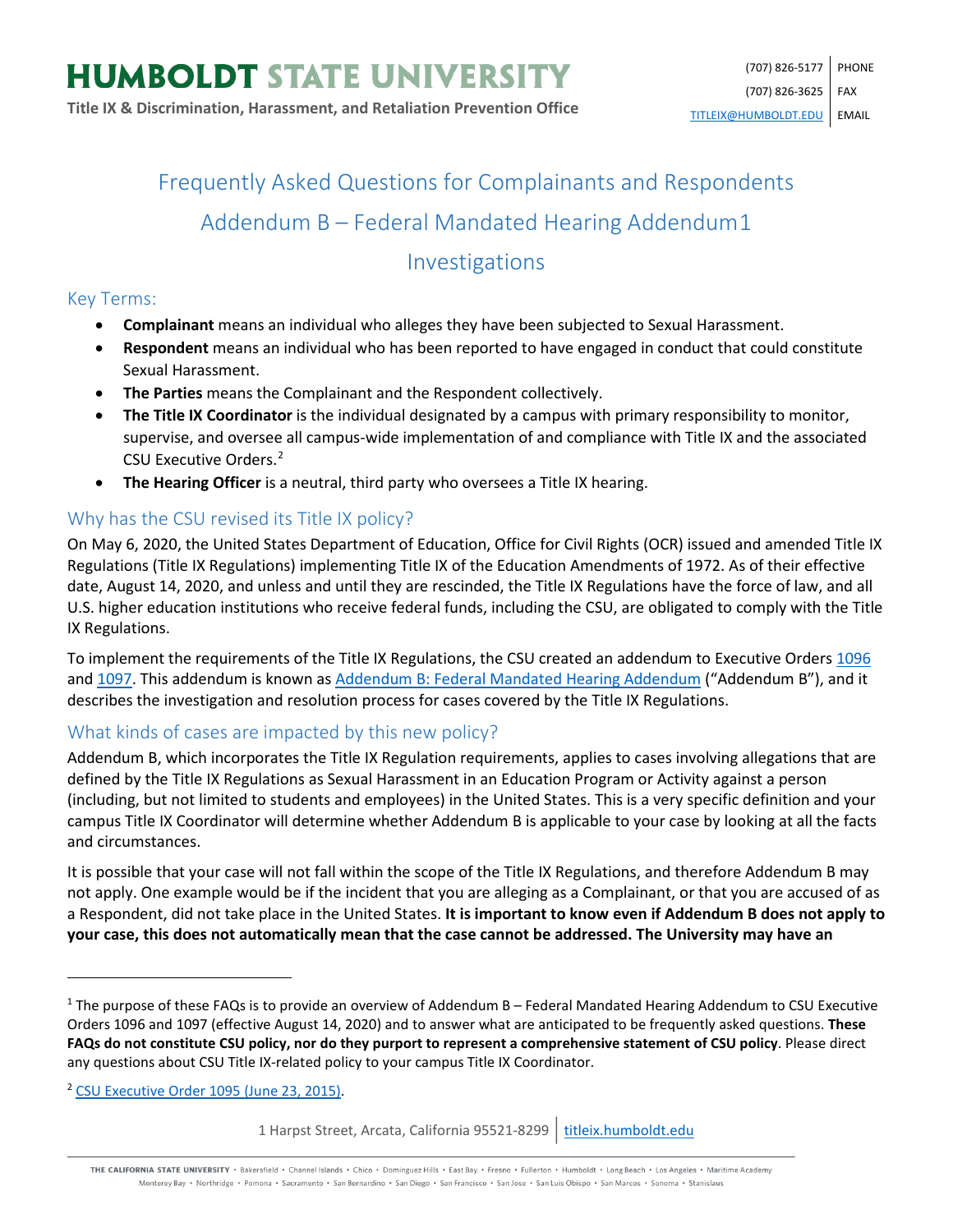**obligation to address the matter under other laws and policies.** The Title IX Coordinator will explain this to you, if applicable.

#### How is the Addendum B process different to other CSU processes?

The procedures under Executive Orders 1096 and 1097 are what we call a "single investigator model." This means that an Investigator interviews the Parties and witnesses, gathers any documentary evidence **and** decides whether or not the Respondent violated the policy. This means that there is no hearing in cases addressed using the single investigator model.

[Addendum A: State Mandated Hearing Addendum](https://calstate.policystat.com/policy/8453516/latest/#autoid-58zq4) ("Addendum A") applies only when: a) The case involves a **student** Respondent; b) who is accused of sexual misconduct, or dating or domestic violence; and c) who is facing a severe disciplinary sanction if found responsible; and d) where the credibility of the Parties and/or any witnesses is at issue. Cases processed under Addendum A do involve a hearing (where the case is not resolved through Informal Resolution), but these hearings are different in that only the Hearing Officer may ask the Parties and witnesses questions, whereas in an Addendum B hearing, it is the Parties' Hearing Advisors and the Hearing Officer who may ask these questions. We will talk more about Hearing Advisors below and you may also revie[w the FAQs on Hearings,](https://titleix.humboldt.edu/sites/default/files/addendum_b_-_faqs_-_hearings.pdf) which is a separate document.

#### Does Addendum B apply to dating and domestic violence or stalking cases?

Yes, Addendum B applies to cases involving allegations of dating and domestic violence, and stalking, where that conduct is alleged to have occurred in a University Education Program or Activity against a person (including students and employees of the CSU) in the United States.

#### Do I need to figure out which policy applies to my case?

No, the Title IX Coordinator will make an assessment as to whether your case will be handled under Addendum B, or possibly another process. They will explain this to you and can answer any questions you may have.

#### What does it mean if my case falls under the new policy?

If your case will be handled under Addendum B, there are procedural requirements that apply to Addendum B cases. Under every process, the Title IX Coordinator can provide Supportive Measures, whether or not a formal complaint is filed. If a formal investigation is requested and the Title IX Coordinator finds that the complaint meets the requirements of Addendum B, the case will be formally investigated under Addendum B.

# What if I disagree with the Title IX Coordinator's decision that my case does not fall within the scope of Addendum B?

In most instances, Addendum B requires that the Title IX Coordinator inform you if your case will not be handled using the Addendum B process, and whether it will instead be addressed under a different process (for example using the single investigator model under Executive Order 1096 or 1097, or the Addendum A process). Both Parties can appeal the decision that a case will not be handled under Addendum B. The Title IX Coordinator will give you information about how to appeal the decision.

#### If I am a Respondent in a case, how will I know what allegations have been made against me?

If a Formal Complaint is filed, the Title IX Coordinator will send you a document called a Notice of Allegations, which will include information about the allegations against you. You will receive the Notice of Allegations before you attend an interview with the Investigator so that you can prepare.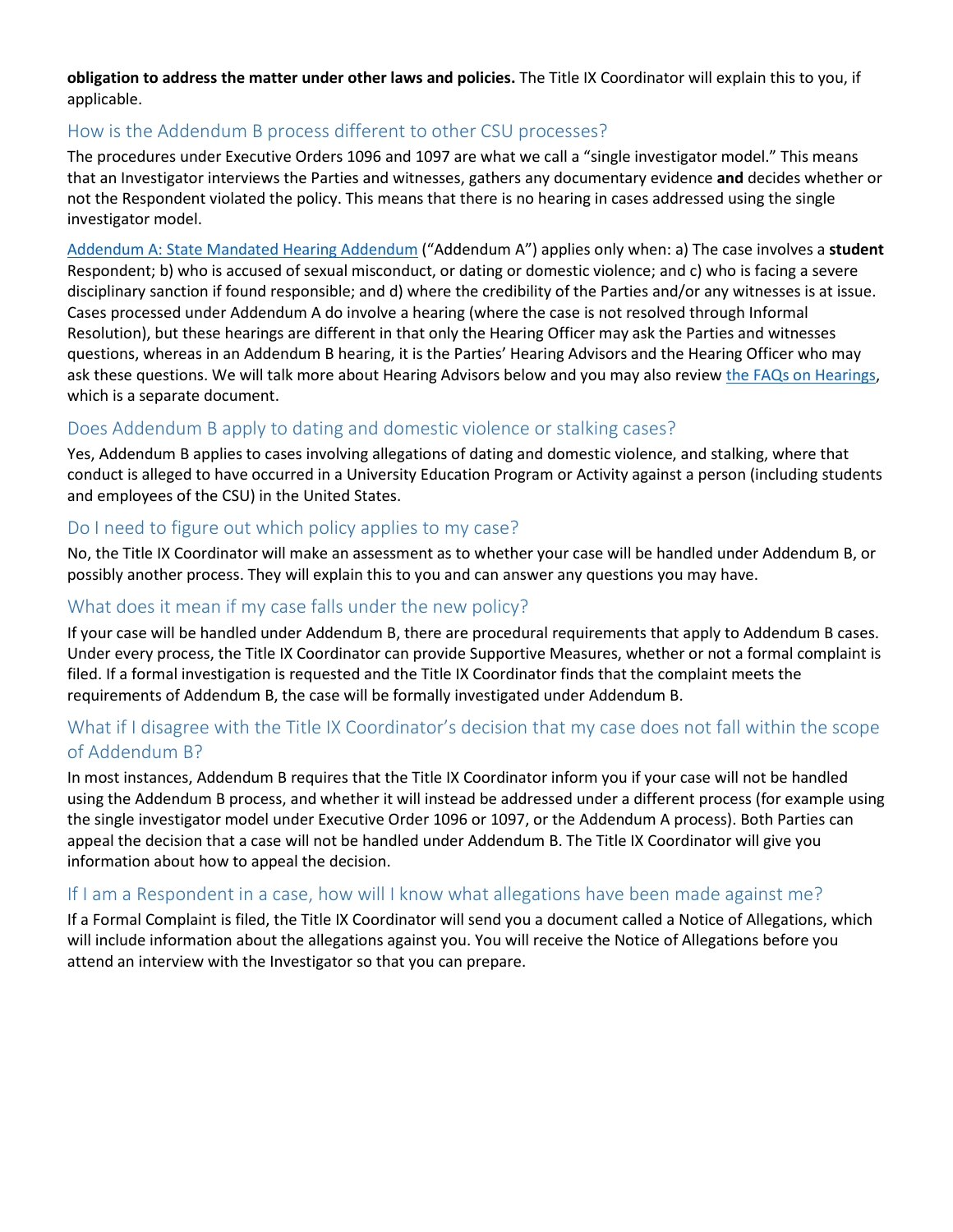# How will these changes most directly affect me?

 $\overline{\phantom{a}}$ 

| Your Role in the Case | Most Significant Effects of Addendum B                                                                                                                                                                                                                                                                                                                                                                                                                                                                                                                                                                                                                                                                                                                                                                                                                                                                                                                                                                                                                                                                                                                                                                                                                                                                                                                                                                                                                                                                                                                                                                                      |
|-----------------------|-----------------------------------------------------------------------------------------------------------------------------------------------------------------------------------------------------------------------------------------------------------------------------------------------------------------------------------------------------------------------------------------------------------------------------------------------------------------------------------------------------------------------------------------------------------------------------------------------------------------------------------------------------------------------------------------------------------------------------------------------------------------------------------------------------------------------------------------------------------------------------------------------------------------------------------------------------------------------------------------------------------------------------------------------------------------------------------------------------------------------------------------------------------------------------------------------------------------------------------------------------------------------------------------------------------------------------------------------------------------------------------------------------------------------------------------------------------------------------------------------------------------------------------------------------------------------------------------------------------------------------|
| Complainant / Accuser | At any time during the Formal Complaint process, you may ask to<br>$\bullet$<br>resolve your complaint (with the assistance of the campus Title IX<br>Coordinator) without a hearing - through the Informal Resolution<br>Process. <sup>3</sup> Informal Resolution can include a request for a written<br>preliminary assessment of the evidence from the Title IX Coordinator,<br>but both you and the Respondent must agree to this.<br>If the case is not resolved through Informal Resolution, a hearing will<br>be scheduled. You will identify witnesses and prepare questions that<br>you want to be asked of the Respondent and other witnesses.<br>A Hearing Advisor (see below) will ask questions of the Respondent<br>and witnesses.<br>The Hearing Officer may also ask questions of you, the Respondent<br>and other witnesses.<br>You will not speak directly to the Respondent and they will not speak<br>$\bullet$<br>directly to you. Questions may only be asked by your Hearing Advisor,<br>the Respondent's Hearing Advisor and the Hearing Officer.<br>You will participate in the hearing by answering questions and, if you<br>٠<br>choose, giving an opening statement.<br>The Hearing Officer will consider all relevant evidence and decide<br>$\bullet$<br>whether the Respondent violated University policy.<br>If the Respondent is found responsible, the Hearing Officer will also<br>make a recommendation as to any appropriate disciplinary sanctions.<br>Both you and the Respondent will have the opportunity to appeal the<br>outcome of the hearing to the CSU Chancellor's Office. |
| Respondent / Accused  | At any time during the Formal Complaint process, you may ask to<br>$\bullet$<br>resolve the complaint (with the assistance of the campus Title IX<br>Coordinator) without a hearing - through the Informal Resolution<br>Process. <sup>4</sup> Informal Resolution can include a request for a written<br>preliminary assessment of the evidence from the Title IX Coordinator,<br>but both you and the Complainant must agree to this.<br>If the case is not resolved through Informal Resolution, a hearing will<br>$\bullet$<br>be scheduled. You will identify witnesses and prepare questions that<br>you want to be asked of the Complainant and other witnesses.<br>A Hearing Advisor (see below) will ask questions of the Complainant<br>$\bullet$<br>and witnesses.<br>The Hearing Officer may also ask questions of you, the Complainant<br>$\bullet$<br>and other witnesses.                                                                                                                                                                                                                                                                                                                                                                                                                                                                                                                                                                                                                                                                                                                                    |

<span id="page-2-0"></span><sup>&</sup>lt;sup>3</sup> Informal Resolution will not be an available option if you, as the Complainant, are a student and the Respondent (person accused) is a University employee. The Title IX Coordinator will determine whether Informal Resolution is appropriate for your case.

<span id="page-2-1"></span><sup>4</sup> Informal Resolution will not be an available option if the Complainant is a student and you, as the Respondent (person accused), are a University employee. The Title IX Coordinator will determine whether Informal Resolution is appropriate for your case.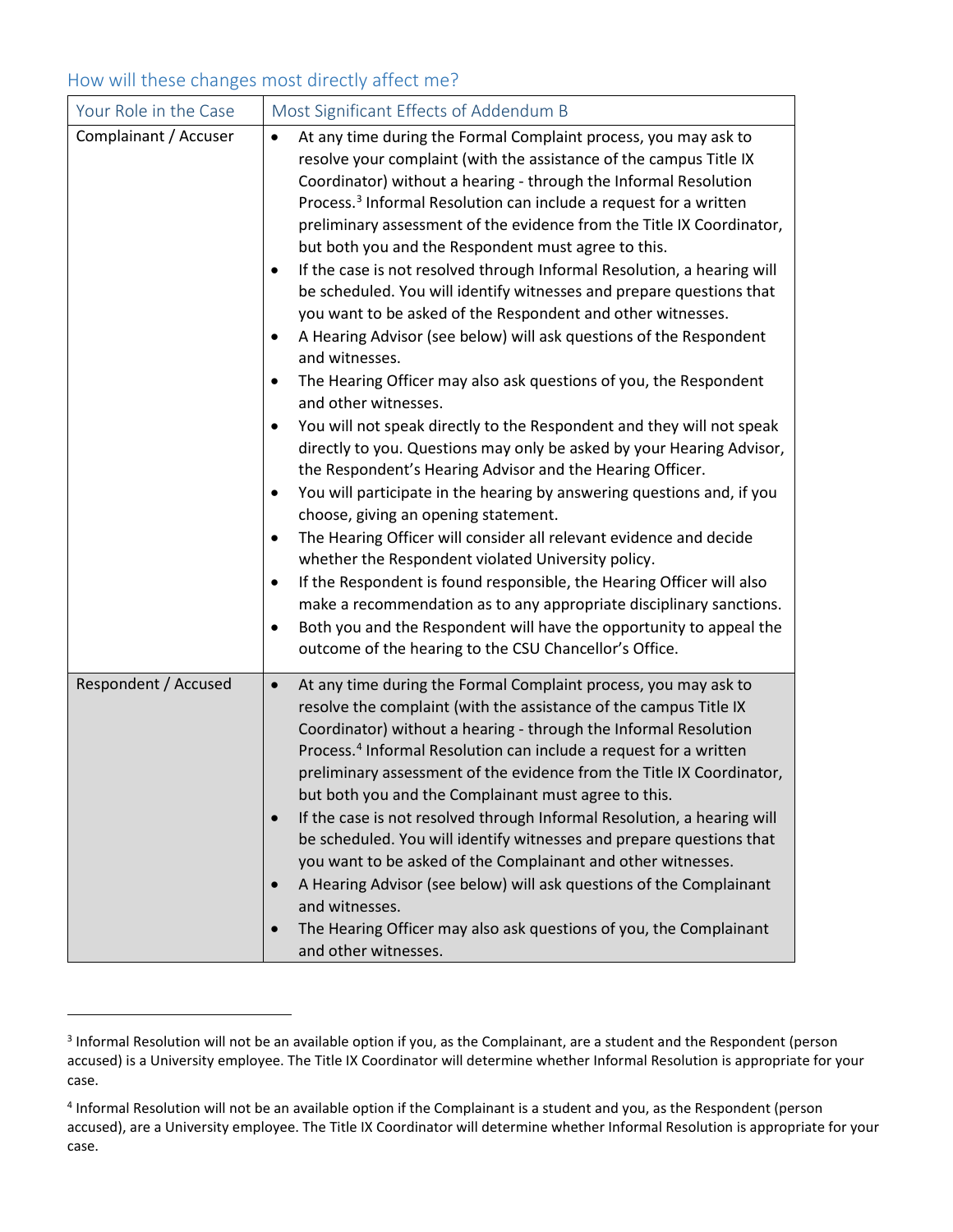| Your Role in the Case | Most Significant Effects of Addendum B                                                                                                                                                                                                                                                                                                                                                                                                                                                                                                                                                                                                                                                                                                                                                                                                                                                                                                                                                                                                                                                                                                                                                                                                                                                                        |
|-----------------------|---------------------------------------------------------------------------------------------------------------------------------------------------------------------------------------------------------------------------------------------------------------------------------------------------------------------------------------------------------------------------------------------------------------------------------------------------------------------------------------------------------------------------------------------------------------------------------------------------------------------------------------------------------------------------------------------------------------------------------------------------------------------------------------------------------------------------------------------------------------------------------------------------------------------------------------------------------------------------------------------------------------------------------------------------------------------------------------------------------------------------------------------------------------------------------------------------------------------------------------------------------------------------------------------------------------|
|                       | You will not speak directly to the Complainant and they will not speak<br>$\bullet$<br>directly to you. Questions may only be asked by your Hearing Advisor,<br>the Complainant's Hearing Advisor and the Hearing Officer.<br>You will participate in the hearing by answering questions and, if you<br>$\bullet$<br>choose, giving an opening statement.<br>The Hearing Officer will consider all relevant evidence and decide<br>$\bullet$<br>whether you, as the Respondent, violated University policy. If you are<br>found responsible, the Hearing Officer will also make a<br>recommendation as to any appropriate disciplinary sanctions.<br>Both you and the Complainant will have the opportunity to appeal<br>$\bullet$<br>the outcome of the hearing to the CSU Chancellor's Office.                                                                                                                                                                                                                                                                                                                                                                                                                                                                                                              |
| Advisors              | There are now two kinds of advisor $-$ a Support Advisor and a<br>$\bullet$<br><b>Hearing Advisor.</b><br>The Complainant and Respondent can choose anyone they would like<br>$\bullet$<br>to act as their Support Advisor and their Hearing Advisor. One person<br>may take on both roles during the full Formal Complaint process,<br>including the hearing, or a Complainant or Respondent may have two<br>different people serve in these roles.<br>A Support Advisor may accompany a Party to interviews and<br>$\bullet$<br>meetings, and help a Party prepare for the hearing. They may provide<br>support to and consult with a Party during meetings/interviews but<br>generally cannot speak for or on behalf of the Complainant or<br>Respondent. Support Advisors do not speak during a hearing.<br>A Hearing Advisor will ask questions of the other Party and witnesses<br>$\bullet$<br>during the hearing. They may consult with a Party during the hearing<br>but may not answer questions on behalf of a Party.<br>A Complainant or Respondent is not required to have a Support<br>$\bullet$<br>Advisor, but if their case goes to a hearing, they must have a Hearing<br>Advisor. The University will provide a Hearing Advisor to any<br>Complainant or Respondent who does not have one. |

# What are "Supportive Measures" and are they available to me?

Supportive Measures are individualized services offered as appropriate, as reasonably available, and without fee or charge to a Complainant or Respondent regardless of whether a Formal Complaint is filed. Supportive Measures are designed to restore or preserve equal access to CSU Education Programs or Activities without unreasonably burdening the other Party, including to protect the safety of all Parties or the educational environment.

Supportive Measures may include counseling, extensions of deadlines or other course-related adjustments, modifications of work or class schedules, campus escorts, mutual restrictions on contact between the parties, changes in work or housing locations, leaves of absence, increased security and monitoring of certain areas of the campus, and other similar measures.

The Title IX Coordinator will discuss Supportive Measures with you. However, if during the investigation process, you feel that there is a Supportive Measure that you need, please contact the Title IX Coordinator to talk about this.

#### What if I need accommodations for a disability during the investigation and/or hearing processes?

Please let the Title IX Coordinator or Hearing Coordinator know as soon as possible if you require reasonable accommodations for a disability to enable you to fully participate in the investigation and/or hearing processes.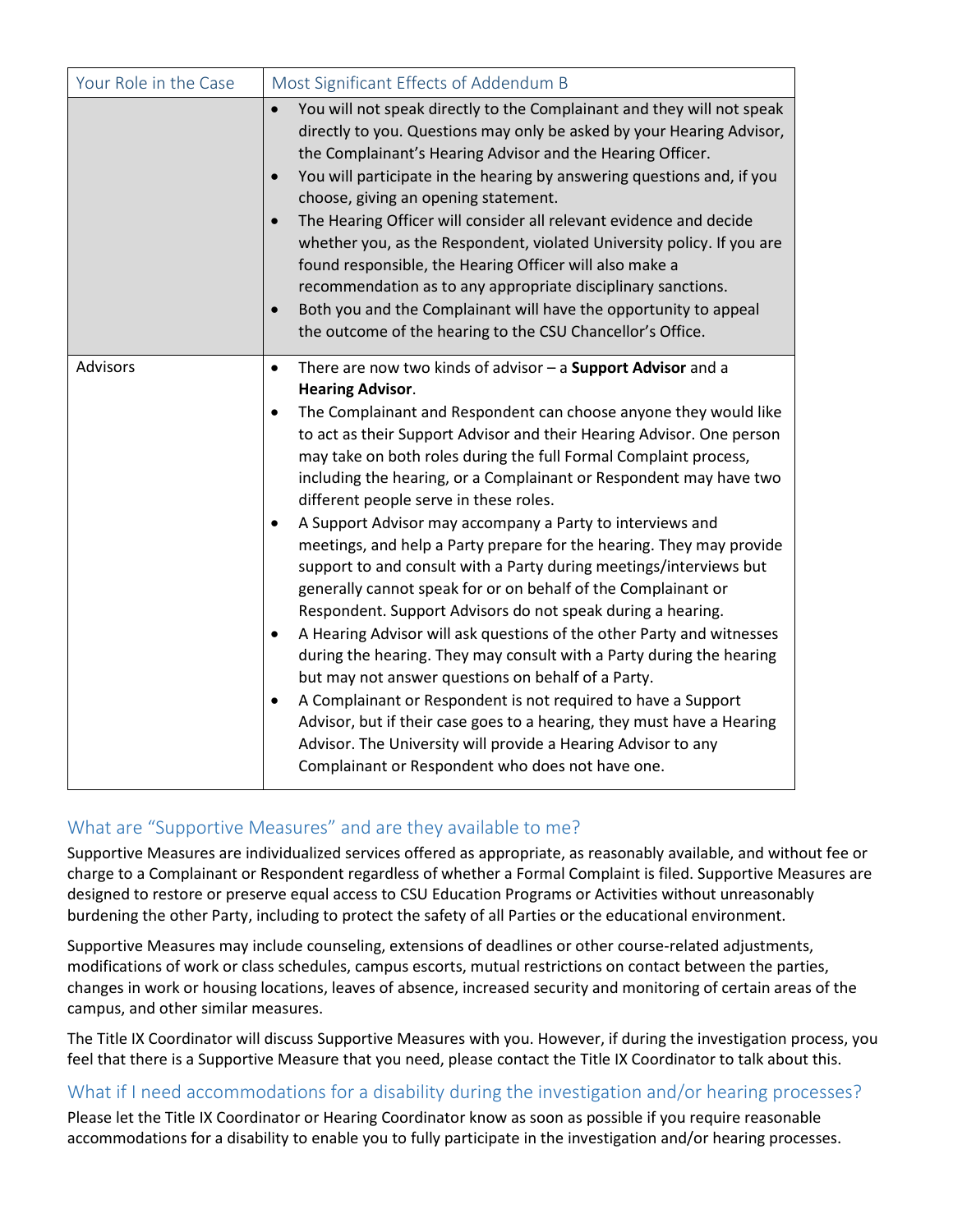# What happens during the investigation?

An Investigator will interview the Parties involved, as well as any witnesses. The Investigator will also gather any documentary evidence. The Parties can provide documentary evidence (such as text messages, e-mails or pictures, or any other information they believe is relevant) and they may also ask the Investigator to gather evidence. The Parties may suggest witnesses who they believe have relevant information for the Investigator to interview.

#### Can I bring someone with me to meetings for advice and support?

Yes, you may bring a Support Advisor to any interviews or meetings that you have with anyone from the Title IX Office during the investigation. You may choose anyone to be your Support Advisor. This could include an attorney, a union representative, a friend or family member, or any other individual of your choice.

In choosing a Support Advisor, you may wish to consider what is likely to be shared during the investigation and whether you will feel comfortable with that person being present to hear that discussion. This may be a particular consideration if you are planning to bring a family member with you. However, it is ultimately your choice who to bring.

Your Support Advisor may provide support and consult with you during meetings and interviews but generally cannot speak on your behalf.

#### What if I do not have a Support Advisor?

Contact the Title IX & DHR Prevention Office and we can connect you with someone that can potentially serve as a Support Advisor.

# Will the evidence I provide be shared with the other Party?

Yes. It is very important for you to understand that with only a few exceptions, **all** evidence that is directly related to the allegations provided by either Party will be shared with the other Party and their Support Advisor (if they have one). In addition, this evidence will also be shared with **your own** Support Advisor (if you have one), unless you notify the Title IX Coordinator or Investigator in writing that you do not want this information sent to your Support Advisor.

# What happens at the end of the investigation?

The Investigator will provide to you and your Support Advisor (if you have one) a copy of all the evidence obtained during the investigation. This is called a Preliminary Investigation Report. You will have a minimum of 10 Working Days to review the Preliminary Investigation Report and any attached evidence, and to provide a written response. You will receive detailed instructions from your campus Title IX Office about this at the appropriate time. This part of the process is called the Review of Evidence.

Once you and the other Party have provided any written response/s to the Preliminary Investigation Report, your response may be shared with the other Party (and theirs with you), and there may be a further opportunity to respond. Once the Review of Evidence process is complete, the Investigator will issue a Final Investigation Report. You will be given another 10 Working Days to provide a written response. Your written response should **not** include any reference to an Investigator's preliminary assessment if one is given (see below). A hearing will then be scheduled. You will be given at least 20 Working Days' notice of the hearing.

# What counts as a "Working Day"?

Working Days means Monday through Friday, excluding all official holidays or Campus closures at the Campus where the Formal Complaint originated or at the Chancellor's Office where an appeal is reviewed. If you are unsure about working days on your campus, please speak with your Title IX Coordinator.

# What if I don't want my Support Advisor to receive a copy of the Preliminary Investigation and / or Final Investigation Report?

You should tell the Title IX Coordinator or Investigator in writing if you do not want your Support Advisor to receive a copy of the evidence and/or the Final Investigation Report. You should do this as early in the investigation process as possible because the information will be sent to you and your Support Advisor at approximately the same time.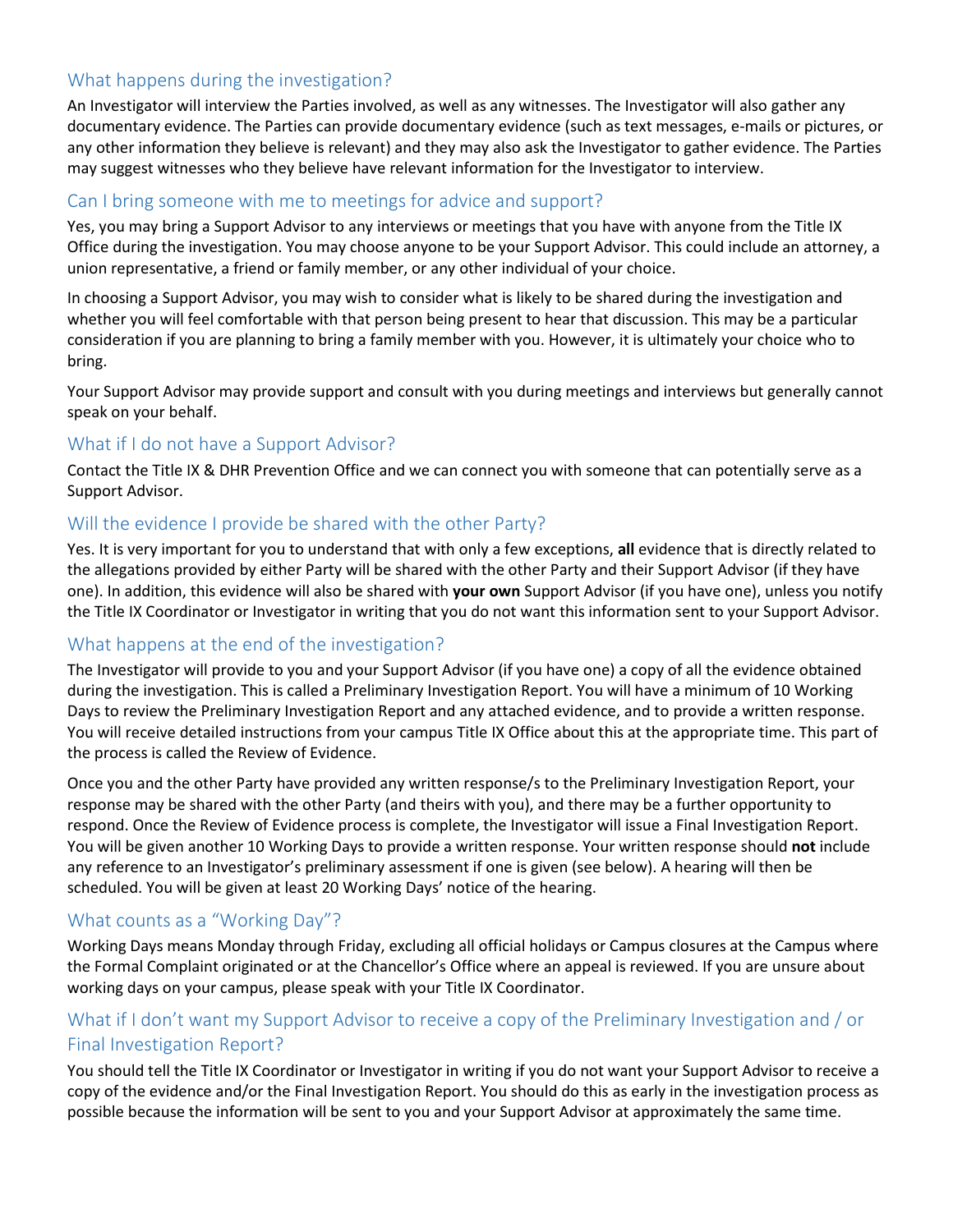# Will the Final Investigation Report include any findings?

Findings as to whether the Respondent is responsible for the conduct as alleged by the Complainant can only be made by the Hearing Officer following a hearing. The Final Investigation Report will not contain any findings. However, as part of an Informal Resolution (see below), at the request of both Parties, the campus will provide a written preliminary assessment of the evidence. The assessment will be provided by the Title IX Coordinator. Both Parties must agree to the preliminary assessment being provided.

If a case is not resolved through Informal Resolution and proceeds to a hearing, any preliminary assessment provided as part of the Informal Resolution process will **not** be given to the Hearing Officer and the Hearing Officer will not be informed that any assessment was made. If either Party or their Hearing Advisor tries to talk about the preliminary assessment during a hearing, it will be considered not relevant and therefore will not be considered by the Hearing Officer in making their decision. If a Party refers to a preliminary assessment in their written response to the Final Investigation Report, that reference will be redacted before the Final Investigation Report is given to the Hearing Officer.

It is important to remember that any preliminary assessment is made by the Title IX Coordinator on the basis of the information available to them at that stage before any hearing takes place. It is possible that a Hearing Officer may reach a different conclusion having considered all the relevant evidence, including that provided during a hearing. The fact that the Title IX Coordinator's preliminary assessment and a Hearing Officer's conclusion following a hearing are different does not mean that the either the Title IX Coordinator or the Hearing Officer are "wrong."

# What happens after the investigation?

After the investigation and evidence review, the case will be scheduled for a hearing for the decision as to whether the Respondent violated University policy. The decision will be made by a neutral, third-Party Hearing Officer after a hearing. During the hearing, both the Complainant and the Respondent will have the opportunity to ask questions of each other and witnesses through their respective Hearing Advisors.

The Title IX Coordinator will provide you with more information about the hearing at the appropriate time. You may also review the [FAQs on Hearings,](https://titleix.humboldt.edu/sites/default/files/addendum_b_-_faqs_-_hearings.pdf) which is a separate document.

#### Is there any alternative to having a hearing?

Yes. An Informal Resolution is an agreement between you and the other Party that would resolve the matter without a hearing. It could also occur after a hearing, as long as it is before the Hearing Officer makes a final decision.

- Informal Resolution may only be offered where a Formal Complaint has been filed;
- It is a completely voluntary process that can occur at any time up to the point where the Hearing Officer makes a final decision;
- The University **cannot** offer or facilitate Informal Resolution to resolve allegations that an employee sexually harassed a student;
- Neither the Complainant nor Respondent should feel pressured to agree to an Informal Resolution.
- Both Parties and the campus Title IX Coordinator have to agree with the terms of the Informal Resolution before it can become final.

If you would like to pursue Informal Resolution, you can discuss this option with your campus Title IX Coordinator. You may also review [the FAQs on Informal Resolution,](https://titleix.humboldt.edu/sites/default/files/addendum_b_-_faqs_-_informal_resolutions.pdf) which is a separate document.

# I heard that this new policy does not apply to international students or students or employees who are abroad – is that true?

Any student or employee, including international students, students or employees who are studying or working abroad, and students or employees who are undocumented can receive assistance, including Supportive Measures, from the University if they experience sexual harassment, including sexual assault, dating or domestic violence, or stalking.